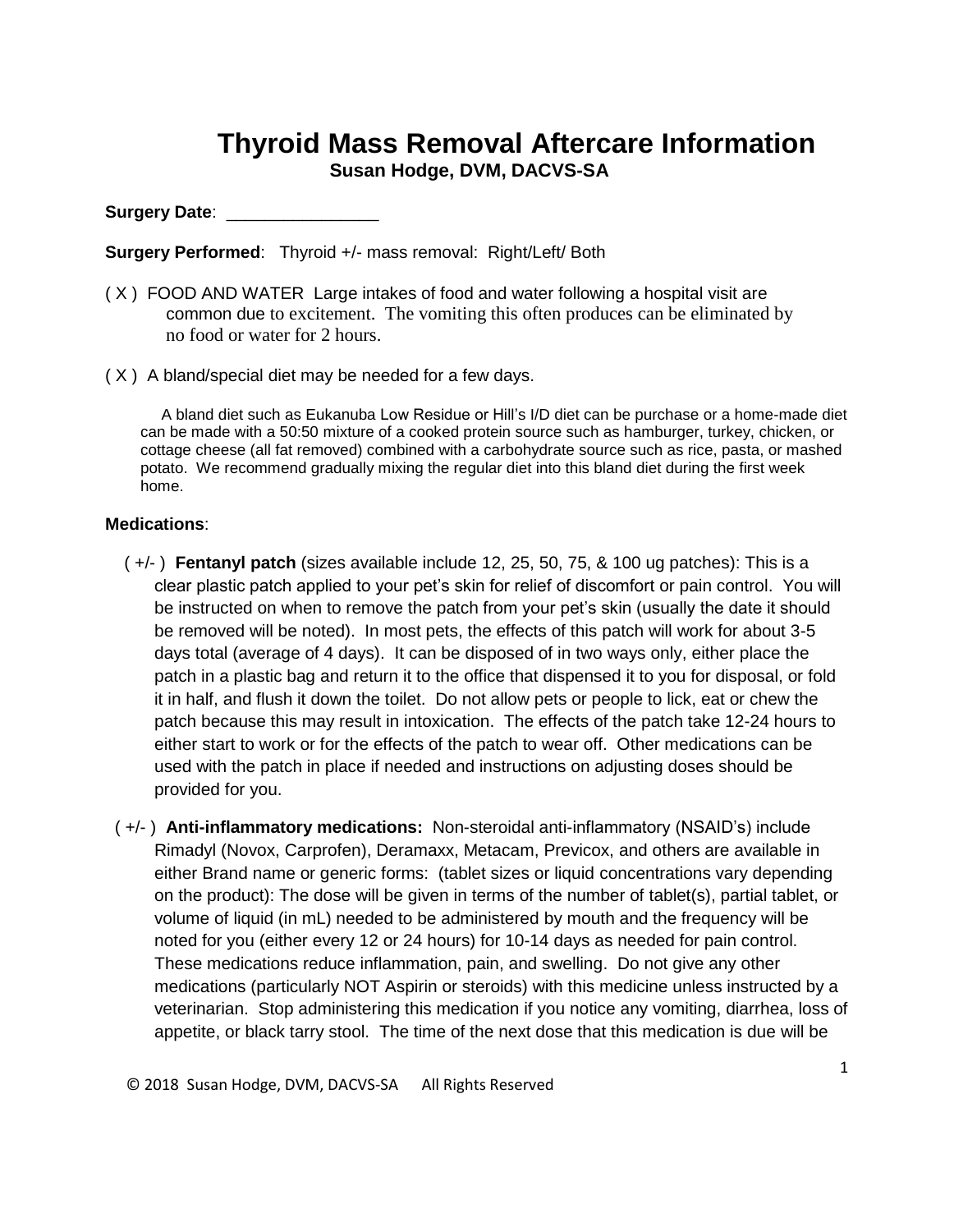noted on your discharge instructions (\_\_\_\_\_\_ am/pm). Some doctors prefer that this medication is not started until your pet leaves the hospital and is eating more normally.

( X ) Pain relieving medications**: Tramadol 50 mg**: The dose will be given in terms of the number of tablet(s) or partial tablet needed to be administered by mouth and the frequency will be noted for you (either every 8, or 12 hours) for 10-14 days as needed for pain control. This medication is an opioid and may cause sedation, mild constipation, or a decreased appetite. These side effects are related to the dose of the medication. Please call your doctor if you have concerns about any side effects. If a Fentanyl patch has been applied to your pet, this medication may not be needed until the patch has been removed, however it can be started with the Fentanyl patch at half the recommended dose (unless already at ¼ tablet dose) if needed. Please call if you have additional questions or concerns.

( ) The first doses are due about 8-12 hours after removal of the Fentanyl patch

 OR ( ) The time of the next dose that this medication is due will be noted on your discharge instructions (  $am/m$ ).

- (+/- ) **Other: Antibiotics** may be administered if needed, depending on the case. The dose will be given in terms of the number of tablet(s)/capsule(s) needed to be administered by mouth and the frequency will be noted for you (either every 12 or 24 hours) for the appropriate number of days. Antibiotics would be used to prevent infection or treat contamination noted at the time of surgery. Any antibiotic may cause nausea, vomiting, or diarrhea. Most side effects can be minimized by administering the medication with food. The time of the next dose that this medication is due will be noted on your discharge instructions (  $am/m$ ).
- ( ) Other:

**Additional monitoring: Although it is rare, we do recommend you monitor your pet for weakness, lethargy, tremors, or other odd behavior. This is uncommon following a single side thyroid mass removal, however if you have concerns, please call or have you pet evaluated by the Emergency Service. This would be the most likely to occur in the next 3-5 days.** 

**Exercise:** Limit activity for the next 2-3 weeks. No jumping, running, or rough-housing with other pets or people. Your pet should be taken outside on a leash for bathroom purposes. Unrestricted activity may result in breakdown of the incision(s). **Please be careful with a neck leash as it may pull on the incision, in his situation you may let him outside in a fenced in yard with close supervision.**